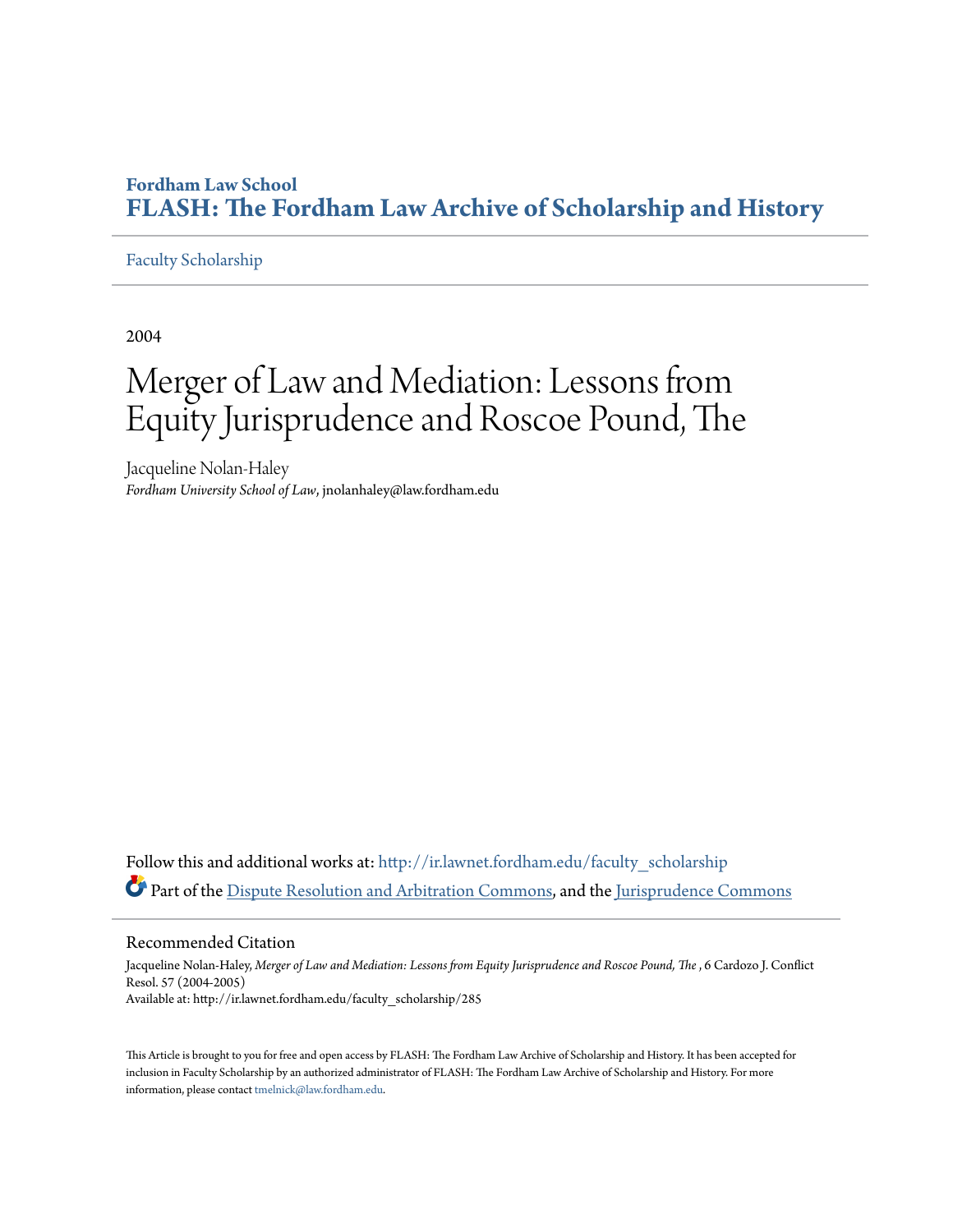# THE MERGER OF LAW **AND MEDIATION: LESSONS** FROM **EQUITY JURISPRUDENCE AND** ROSCOE **POUND**

#### *Jacqueline M. Nolan-Haley \**

#### **I.** INTRODUCTION

Almost one hundred years ago, Roscoe Pound' warned about the decline of equity jurisprudence in the American legal system.2 He called this phenomenon the "decadence of equity."<sup>3</sup> Though Pound offered several causes for this decline,<sup>4</sup> what we know today as "institutionalization" in the court system was the primary suspect. "The very thing that made equity a system must, in the end, prove fatal to it. In the very act of becoming a system, it becomes legalized, and in becoming merely a competing system of law insures its ultimate downfall."<sup>5</sup> While Pound acknowledged that he saw some good from the "refinements" of equity, he rejected what he labeled the "perversions" that resulted from its being swallowed up **by** law.<sup>6</sup>

*6 See id.* at 28.

**<sup>\*</sup>** Professor of Law, Fordham University School of Law; Director of the Fordham ADR & Conflict Resolution Program, and Graduate Studies Program. I would like to thank my friend and colleague, Catherine M. A. McCauliff, for sharing with me her immense knowledge of English Legal History, my research assistant, Elizabeth Frayer, for her excellent assistance and Fordham Law School for its financial support for this project.

**I** Roscoe Pound is considered one of the most significant leaders in American jurisprudence for his development of a progressive, sociological approach to law and judicial decision-making. His sociological approach is identified with the philosophy of Pragmatism. *See generally,* N.E.H. Hull, *Reconstructing the Origins of Realistic Jurisprudence: A Prequel to the Llewellyn-Pound Exchange over Legal Realism,* 1989 **DUKE** L. J. 1302 (1989).

*<sup>2</sup> See* Roscoe Pound, *The Decadence of Equity,* <sup>5</sup>**COLUM.** L. REV. 25 (1905).

**<sup>3</sup>**Explaining this somewhat provocative description of equity, Pound wrote: "It may surprise at first thought in this era of liberal law, when the equity dockets of our courts are overloaded and some even think we are in danger of being governed by courts of equity, that any one should assert there is such a phenomenon as the decadence of equity. But we all see and know that the separate system of equity has been for a long time on the decline, and so much of the substance of law has always been wrapped up in procedure that we should be justified in anticipating grave effects. My purpose is to show that these effects have accrued and are accruing, and that the decadence of equity as a system is involving the decadence of a substantial element in our legal institutions." *Id.* at 25.

<sup>4</sup>*Id.*

*<sup>5</sup>Id.* at 25. Pound was also concerned with the procedural effects of the blending of law and equity. *Id.* at 28.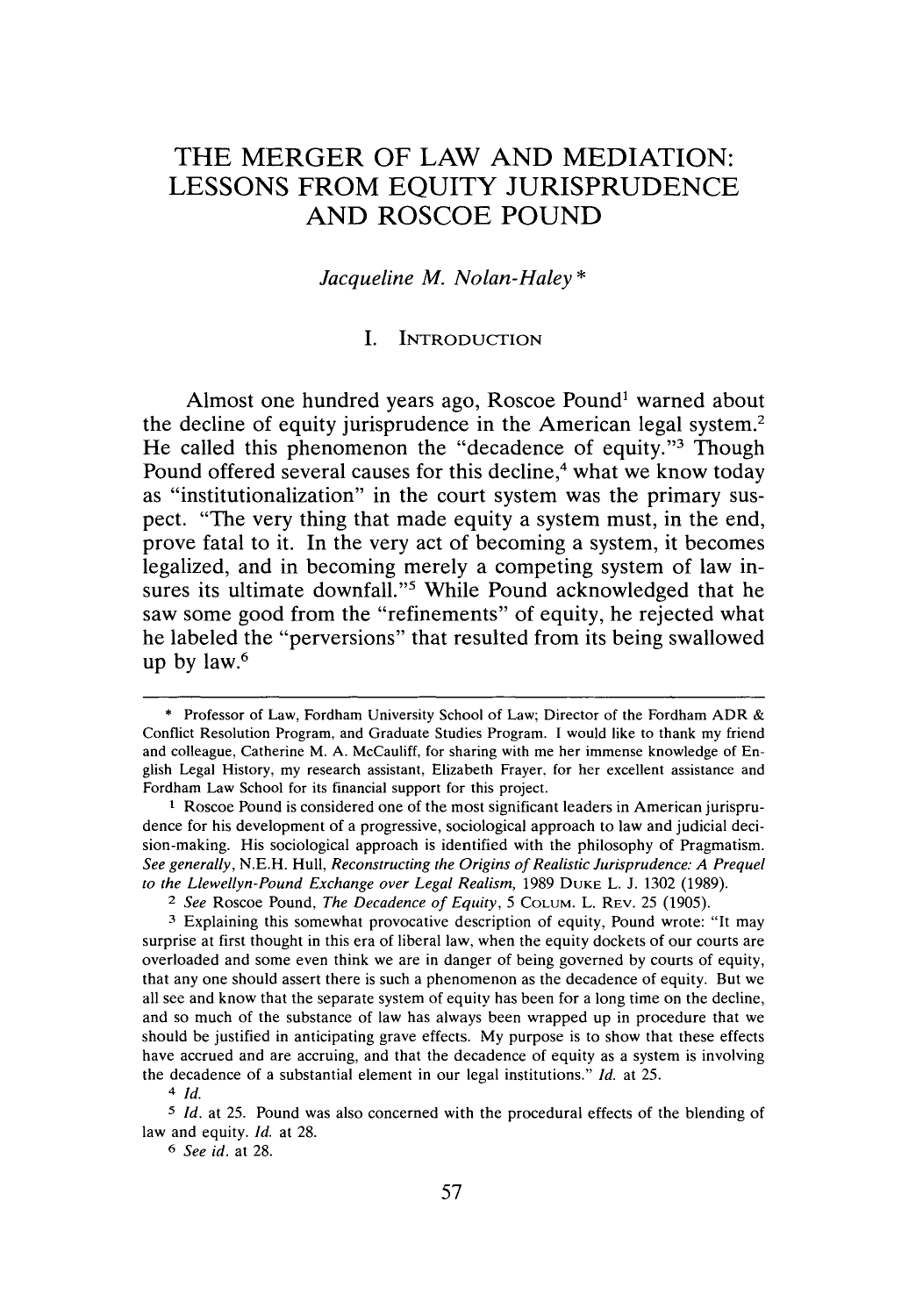Pound is no stranger to the alternative dispute resolution (ADR) community. His influential address to the American Bar Association in 1906, *The Causes of Popular Dissatisfaction with the Administration of Justice,7* challenged the bar to reform the existing legal regime.8 This speech was commemorated at the 1976 Pound Conference that launched the modern ADR movement.<sup>9</sup> Perhaps less known, but equally significant today, are Pound's serious concerns about equity's loss of core values as they merged with common law into one court system. Pound cited as examples the facts that legal rules were superseding equitable rules in some cases, and that equitable rules were either disappearing, becoming rigid in their application, or being adopted in ways that confused rather than supplemented legal rules.<sup>10</sup> Pound feared that the submergence of equity into one court system would result in a loss of the discretion and flexibility that characterized equitable jurisprudence and distinguished it from the common law's rigidity.<sup>11</sup> Almost one hundred years later, scholars echo the same sentiment.<sup>12</sup>

Pound's concerns about the state of equity jurisprudence resonate with modern ADR scholars, who worry about the effects of blending settlement with adjudication<sup>13</sup> and mediation with the law.<sup>14</sup> His observations are particularly instructive for those who work in court-connected mediation programs because of the historic parallels between equity and mediation. Both equity and mediation offer a form of "individualized justice" unavailable in the official legal system, and each allow room for mercy in an other-

**<sup>7</sup>** Roscoe Pound, *The Causes of Popular Dissatisfaction with the Administration of Justice,* Address Before the American Bar Association Convention (Aug. 26, 1906), 35 F.R.D. 273 (1964).

**<sup>8</sup>** Pound's sociological orientation argued for a more pragmatic view of law that would be responsive to social, economic and political currents. *Id.* at 273, 277-78. *See also* Hull, *supra* note 1, at 1308.

*<sup>9</sup> See* The Pound Conference: Perspectives on Justice in the Future (A. Levine & R. Wheeler eds. (1979)) (proceedings of the *National Conference on the Causes of Popular Dissatisfaction with the Administration of Justice).*

*<sup>10</sup> See* Pound, *supra* note 2, at 29.

*<sup>11</sup>See* Pound, *supra* note 2, at 24, 26.

*<sup>12</sup> See infra* text accompanying notes 50-55.

**<sup>13</sup>***See* Jonathan T. Molot, *An Old Judicial Role for a New Litigation Era,* 113 YALE L.J. 27 (2003).

<sup>14</sup> *See, e.g.,* Carrie Menkel-Meadow, *Pursuing Settlement in an Adversary Culture: A Tale of Innovation Co-Opted or "The Law ofADR,"* 19 **FLA. ST.** U. L. REV. 1, 3 (1991); Dr. Julie Macfarlane, *Culture Change? A Tale of Two Cities and Mandatory Court-Connected Mediation,* 2002 J. Disp. RESOL. 241, 244, 245-46 (2002).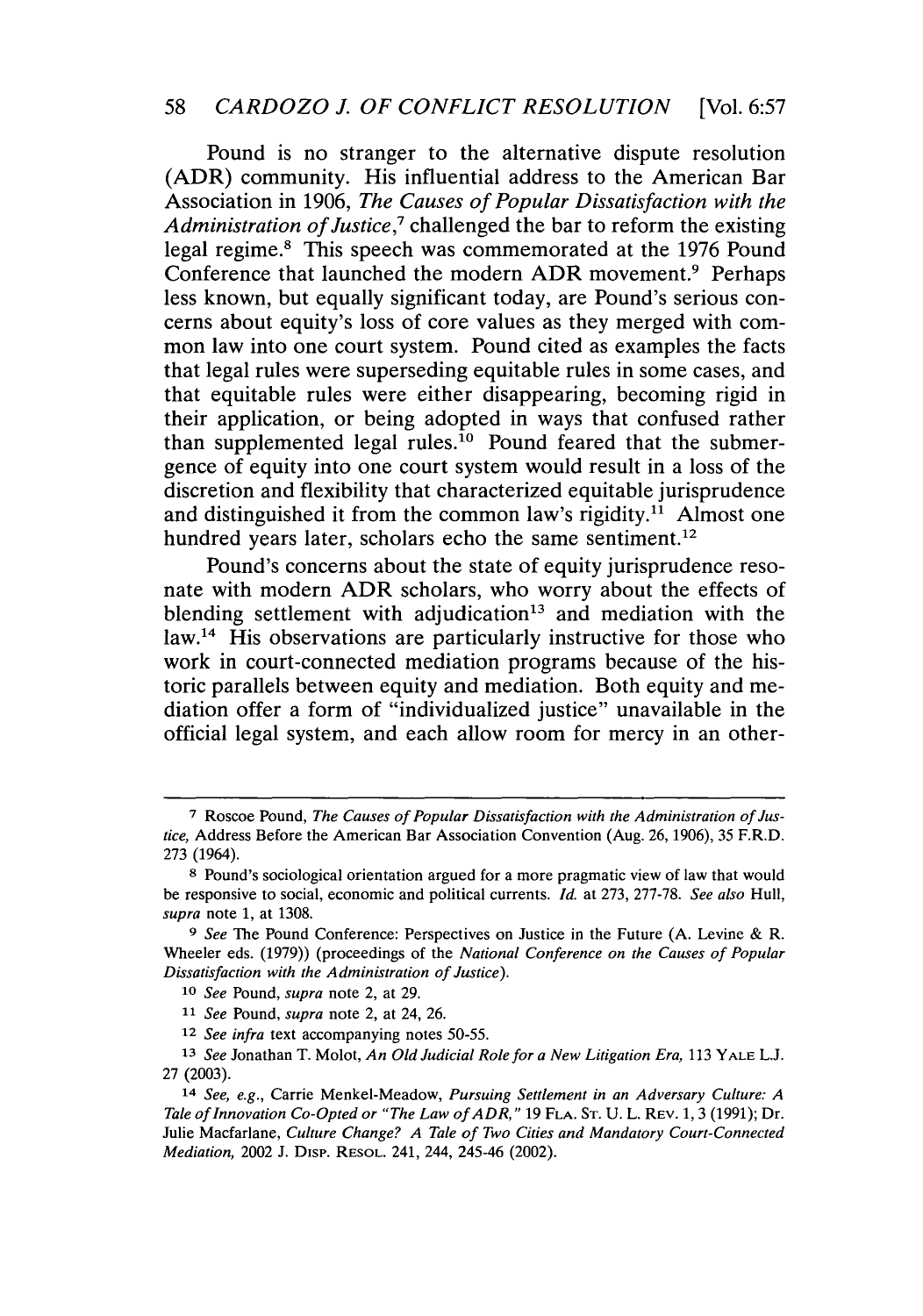wise rigid, rule-bound justice system.<sup>15</sup> Equity jurisprudence developed to remedy the harshness of common law rules, yet scholars today question whether equity is still equitable.<sup>16</sup> Mediation was institutionalized in courts over the last twenty-five years, in part to provide access to justice that was otherwise unavailable in the civil justice system. Some scholars question whether this institutionalization offers anything that looks like justice. $17$ 

Pound's thoughts on the decline of equity prompt me to consider whether mediation, as practiced in the courts today, is headed in the same direction. I wonder whether one hundred years from now, a future generation of ADR scholars may gather to reflect on the disappearance of mediation under a unified regime of law and mediation. At present, my questions are grounded more pragmatically. Has court-connected mediation lost its way on the road to justice? Has mediation become so intertwined with litigation and adjudication as to be indistinguishable from judicial settlement processes or traditional bilateral negotiations?<sup>18</sup> If so, what are the implications for achieving justice in mediation?

In looking for instructive lessons from the past, I am mindful of the inherent limitations of engaging in "history lite."<sup>19</sup> There-

<sup>17</sup>*See, e.g.,* Penelope E. Bryan, *Killing Us Softly: Divorce Mediation and the Politics of Power,* 40 BUFF. L. REV. 441 (1992); Richard Delgado et al., *Fairness and Formality: Minimizing the Risk of Prejudice in Alternative Dispute Resolution,* 1985 Wis. L. REV. 1359 (1985).

<sup>15</sup> The difference between law and equity can be conceptualized as the difference between justice and mercy. *See* Martha C. Nussbaum, *Equity and Mercy,* 22 PHIL. & PUB. AFF. 83 (1993). Strict legal justice is available under the law and rules; mercy is available in the form of equitable relief.

<sup>16</sup> *See* Stephen N. Subrin, THE EMPIRICAL **CHALLENGE** TO PROCEDURE **BASED IN EQ**uiTy: How **CAN** EQUITv PROCEDURE BE **MADE** MORE EQUITABLE? Equity and Contemporary Legal Developments, First International Conference on Equity 761 (Stephen Goldstein, ed., Hebrew University of Jerusalem, June 1990) [hereinafter Subrin, EMPIRI-**CAL CHALLENGE].**

<sup>18</sup> In connection with the blending of ADR with traditional processes such as adjudication, Professor Judith Resnick discusses a "third mode of civil processing **...** that melds aspects of privately-based dispute resolution with the public processes.... The legalization of private processes brings with it professional domination and greater complexity, making these processes mimic adjudication and collapse into it." Judith Resnick, *For Owen M. Fiss: Some Reflections on the Triumph and the Death of Adjudication,* 58 U. MIAMI L. REV. 173, 191 (2003).

**<sup>19</sup>** My colleague, Martin Flaherty, describes "history lite" in the context of American constitutional history and critiques those for whom the use of history is dispositive in settling questions. Arguing that "constitutional discourse is replete with historical assertions that are at best deeply problematic and at worst, howlers," Flaherty calls for more rigorous research and the use of primary sources. *See* Martin S. Flaherty, *History Lite in Modern American Constitutionalism,* 95 COLUM. L. REV. 523, 525 (1995).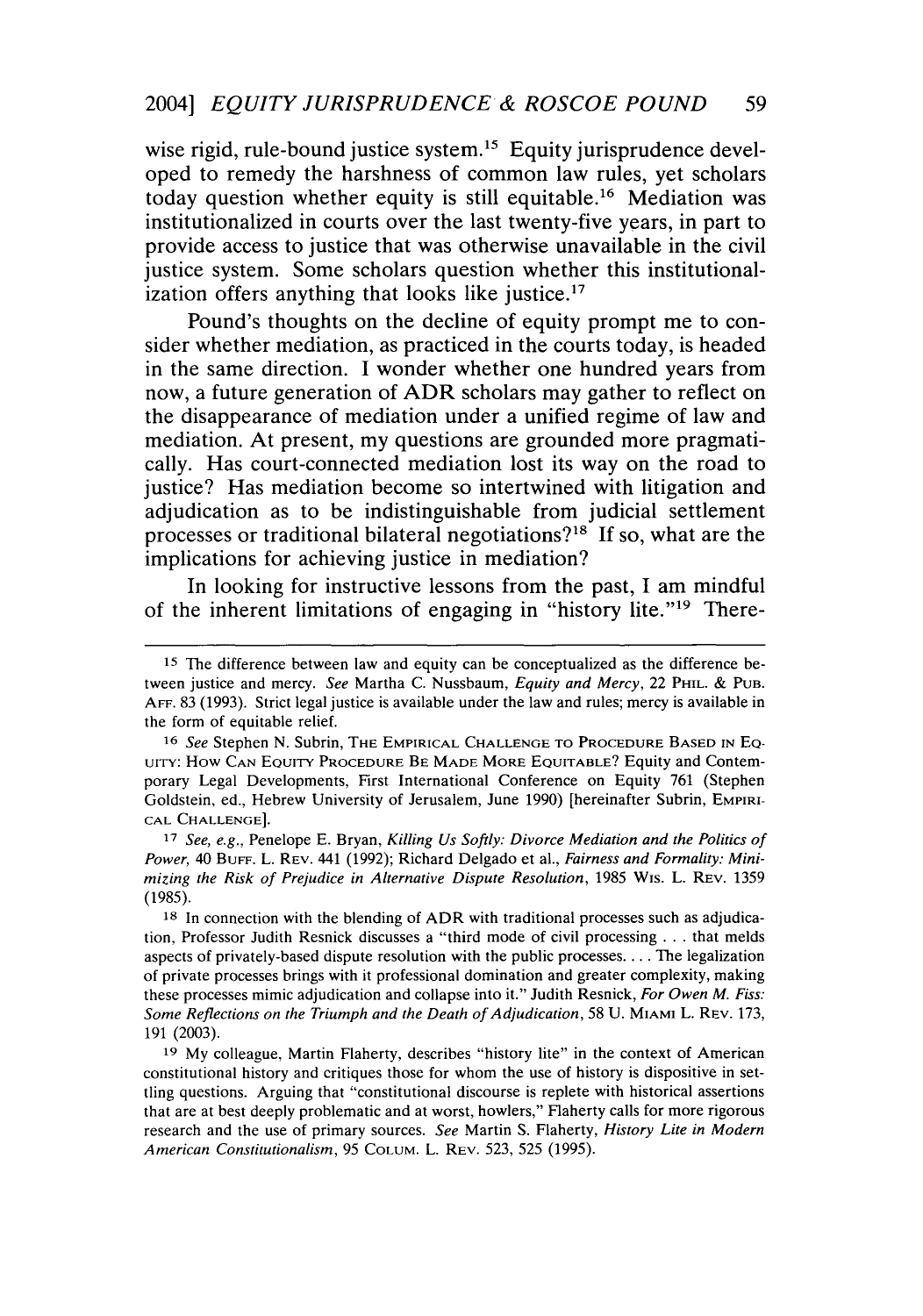### 60 *CARDOZO J. OF CONFLICT RESOLUTION* [Vol. 6:57

fore, I offer these preliminary reflections in the nature of a cautionary tale by a critical, internal participant. The conflicting views of justice that are developing under the current regime of blended law and mediation suggest that more deliberation and caution is in order. Pound's observation of the state of justice in 1906 is equally relevant almost one hundred years later:

Justice, which is the end of law, is the ideal compromise between the activities of each and the activities of all in a crowded world. The law seeks to harmonize these activities and to adjust the relations of every man with his fellows so as to accord with the moral sense of the community. When the community is at one in its ideas of justice, this is possible. When the community is divided and diversified, and groups and classes and interests, understanding each other none too well, have conflicting ideas of justice, the task is extremely difficult.<sup>20</sup>

#### II. **EQUITY JURISPRUDENCE**

#### A. Conceptual Understanding

Equity, like mediation, is a difficult concept to define with specificity. In its popular sense, equity is a notion of natural justice, or a determination of what is right and just between individuals.<sup>21</sup> Aristotle regarded equity as a corrective to the general laws<sup>22</sup> and a form of justice that was superior to and in tension with strict legal justice.<sup>23</sup> Equity is frequently associated with ideas of fairness, discretion, natural justice, and good conscience - concepts that scholars refer to as anti-legal elements. 24 Unsurprisingly, equity has been conceived of as justice without law.<sup>25</sup> Equity also

**<sup>20</sup>** Pound, *supra* note 7, at 276.

**<sup>21</sup>** *See* WILLIAM Q. **DEFUNIAK,** HANDBOOK OF MODERN EQUITY 1-2 (5th ed. 1956).

<sup>22</sup> *See* J. H. BAKER, **AN INTRODUCTION** TO ENGLISH **LEGAL** HISTORY 105 (4th ed. 2002).

**<sup>23</sup>** *See* Martha C. Nussbaum, *Equity and Mercy,* 22 PHIL. **&** PUB. **An'. 83, 96 (1993).**

*<sup>24</sup> See* Thomas **0.** Main, *Traditional Equity and Contemporary Procedure,* 78 WASH. L. REV. 429, n.191 (2003).

**<sup>25</sup>** *See* Pound, *supra* note 2, at 24.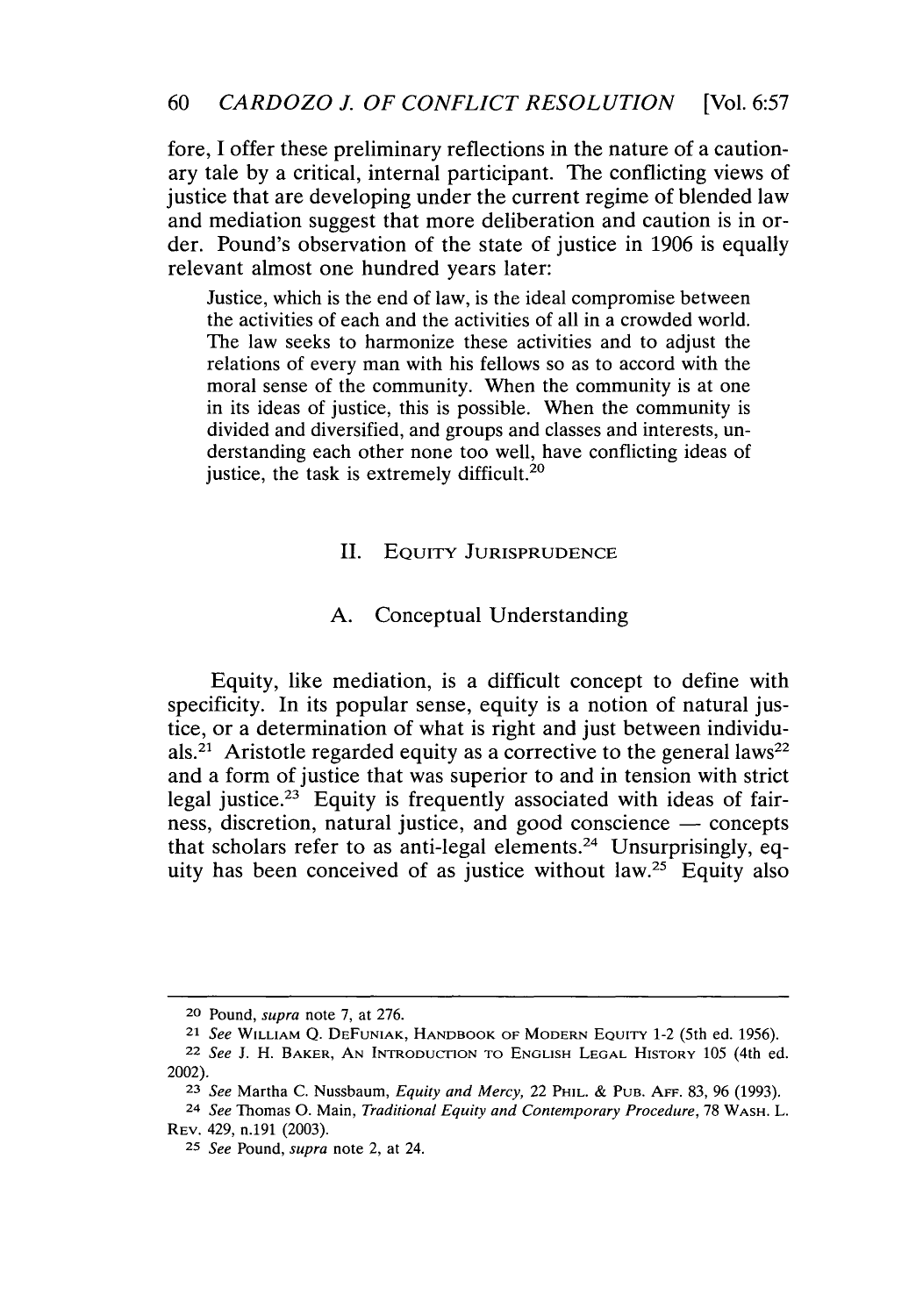offers "individualized" justice,<sup>26</sup> moderating the rigidity of law by integrating ideas of fairness and morality into the legal system.<sup>27</sup>

#### B. Historical Background

The legal system of equity originated and developed outside the common law courts of England to provide relief that was unavailable in common law courts.28 The origins of equity jurisprudence lie in the development of the Chancery Courts of England, where parties would seek relief from the Chancellor to prevent wrongs or injuries, or to specifically enforce rights. The Chancery was considered a court of conscience.<sup>29</sup> Unlike the common law courts' practice of viewing law as a set of rules that could be objectively applied to specific facts, the Chancellor incorporated the roles of judge and jury.30 By focusing on the specific circumstances of cases and following his conscience, the Chancellor exercised considerable discretion.<sup>31</sup> The relief given strived for justice<sup>32</sup> and was considered superior to the form of justice available in the common law courts. $33$  Ultimately, this form of justice acquired the label "equity."34

By the middle of the 17th century, as Chancery courts began reporting cases on a regular basis, equity became expressed through a set of principles, and ultimately became a separate legal system.<sup>35</sup> Common law and equity procedures developed in England as complementary systems. Equity was invoked only when there was no adequate remedy at law and when a party would be

*<sup>26</sup> See* Main, *supra* note 24, at 476-77. Main explains this principle as "[r]eflected in the evolution of broad principles as opposed to narrow rules, broad grants of discretionary authority, variable standards of conduct, balancing tests, the (lee) ways of precedent, and the acceptance of legal fictions." *Id.* at 476-477 (citations omitted).

**<sup>27</sup>** *See* Main, *supra* note 24, at 430.

*<sup>28</sup> See* **DAN** B. DOBBS, DOBBS **LAW** OF REMEDIES, DAMAGES-EQuITY-RESTITUTION 66- 74 (1993). *See also* **DEFUNIAK,** *supra* note 21, at 1-5.

**<sup>29</sup>** Baker, *supra* note 22, at 106.

**<sup>30</sup>** *Id.*

*<sup>31</sup> Id.* at **105-106.**

**<sup>32</sup>** There were moral overtones to equity jurisdiction, which was said to act upon an individual's conscience requiring her to do her duty in specific situations. DEFUNIAK, *supra* note 21, at **11.**

*<sup>33</sup> See* Baker, *supra* note 22, at **106.**

**<sup>34</sup>** Equity, however, was not a novel concept. In addition to Aristotle, who wrote of it, medieval lawyers were familiar with equity. *See* Baker, *supra* note 22, at **106.**

*<sup>35</sup> See* Baker, *supra* note 22, at **110.**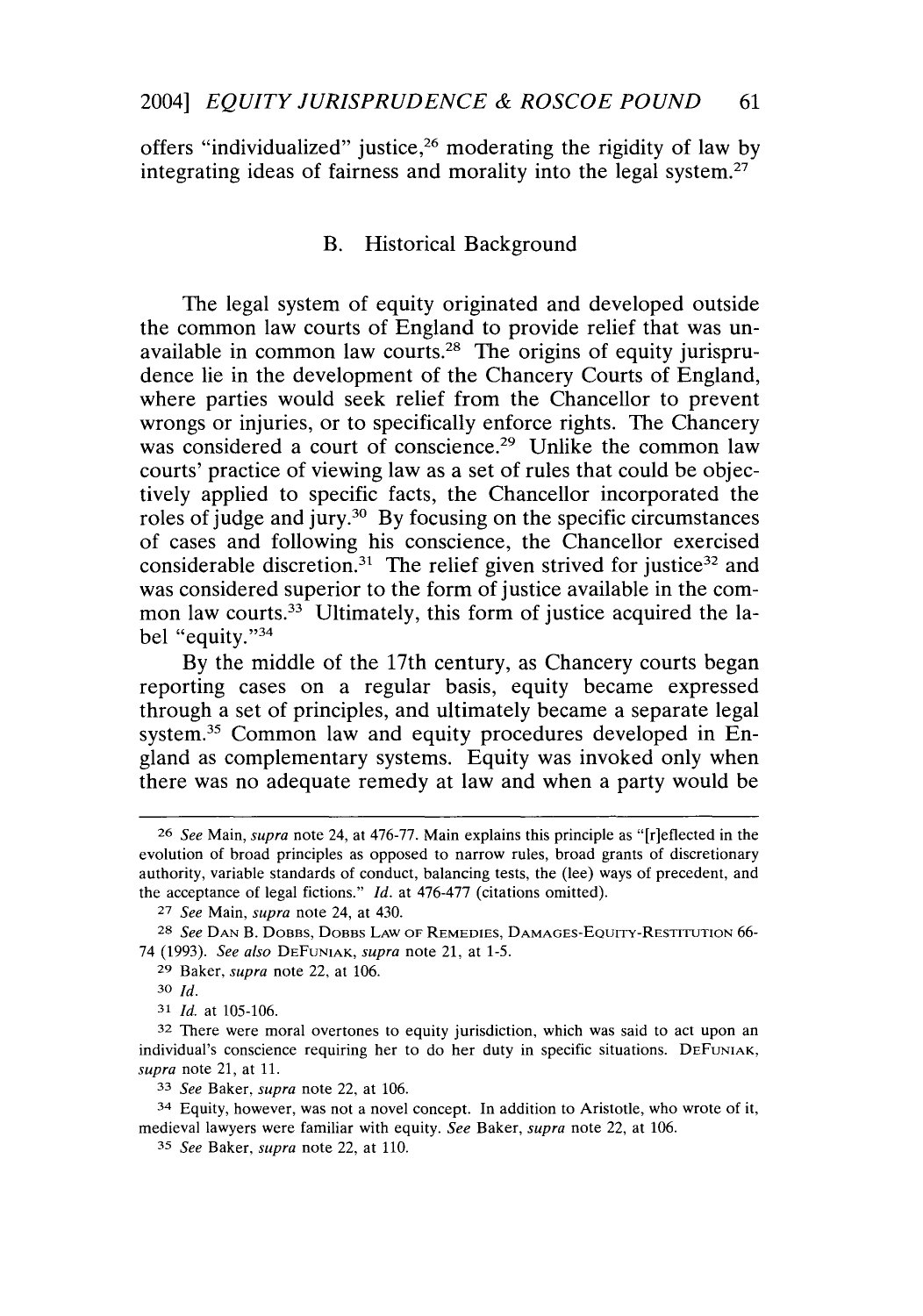irreparably harmed without equitable intervention.<sup>36</sup> The themes of fair play and good conscience run through the development of equity and are reflected in many of the general equitable maxims: (1) Equity does not suffer a wrong to go without a remedy; (2) Equity regards substance rather than form; (3) Equity regards as done that which ought to be done; (4) Equality is equity;<sup>37</sup> (5) One who comes into equity must come with clean hands; (6) One who seeks equity must do equity.<sup>38</sup> While these maxims did not have the effect of law, they represented the ethical aspirations of equity courts.<sup>39</sup>

The early settlers brought the English dual system of equity and law to the United States. In an effort to avoid the complicated aspects of a bifurcated system, several American states began to experiment by merging law and equity into one court and providing for only one form of action.<sup>40</sup> The most significant reform effort, developed in New York State, was the influential Field Code that simplified pleading and practice by abolishing the distinction between law and equity.<sup>41</sup> In the United States, the merger of law and equity was accomplished in federal courts in 1938 with the Supreme Court's promulgation of the Federal Rules of Civil Procedure.42 The rigid pleading rules and technicalities that characterized the common law were replaced with more simplified procedures of equity. The civil litigation system was now theoretically balanced with the discretionary and flexible characteristics of equity and the certainty provided by common law rules.<sup>43</sup>

**<sup>36</sup>** *See* Ellen E. Sward, *A History of the Civil Trial in the United States,* <sup>51</sup>**KAN.** L. REV. 347, 360 (2003).

**<sup>37</sup>** Professor Baker explains this principle: "The essence of equity as a corrective to the rigour of laws was that it should not be tied to rules. If, on the other hand, no consistent principles whatever were observed, parties in like cases would not be treated alike; and equality was a requisite of equity." Baker, *supra* note 22, at 109.

**<sup>38</sup>** *See* DOBBS, *supra* note 28, at 83 n.7 (quoting **G. KEETON,** INTRODUCTION TO EouITY 87-117 (6th ed. 1965)).

**<sup>39</sup>** *See* DOBBS, *supra* note 28, at 83.

<sup>40</sup> See DeFuniak, *supra* note 21, at 6-7.

**<sup>41</sup>** *See* Sward, *supra* note 36, at 382-83.

<sup>42</sup> **FED.** R. Civ. P. 2, adopted pursuant to order of Supreme Court, Dec. 20, 1937. *See* **FED.** R. Civ. P. 2 Advisory Comm. Note.

*<sup>43</sup> See* Stephen N. Subrin, *A Traditionalist Looks at Mediation: It's Here to Stay and Much Better Than I Thought,* 3 NEV.L. J. 196, 197 (2002/2003).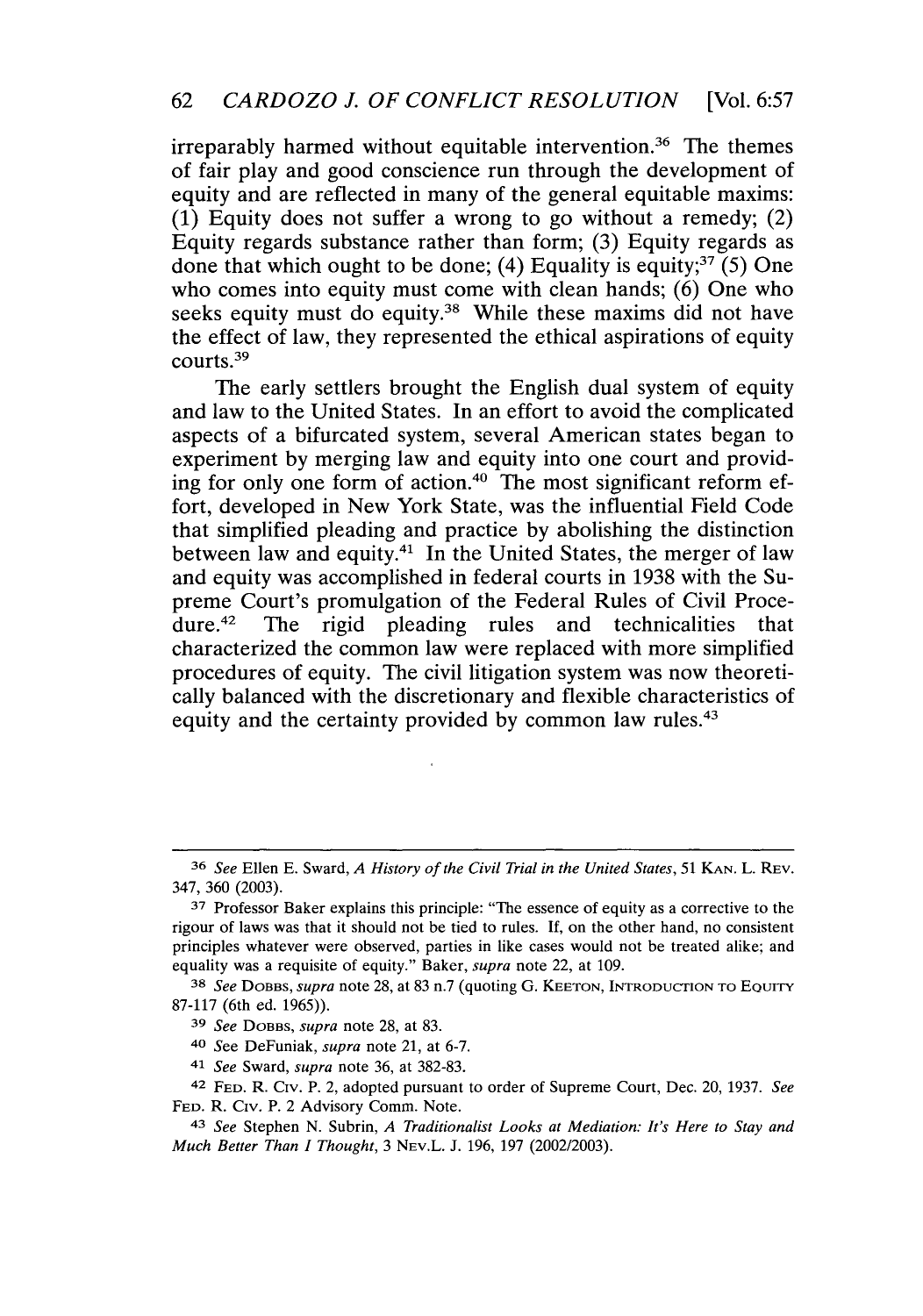## C. Equity Today

Despite the merger of law and equity in most judicial systems, the distinction between legal and equitable remedies retains some significance. The common law still retains the constitutional right to a trial by jury guaranteed by the Seventh Amendment<sup>44</sup> when the remedy sought is purely legal.45 Jury trial is not granted for equitable remedies.46 The distinction between legal and equitable remedies may also have some significance in the traditional understanding that equitable relief is discretionary, $47$  while legal remedies enforce rights.48 Finally, as a general rule, unlike legal remedies, equitable remedies may be enforced by contempt.<sup>49</sup>

Modern critiques of equity jurisprudence echo Pound's concerns about the extent to which equity has become subsumed by law with the resulting diminution of individualized justice.<sup>50</sup> Professor Stephen Subrin<sup>51</sup> argues that neither the result-oriented goals of a good procedural system relating to efficiency, predictability, and the vindication of substantive rights, nor the process goals of dignity and respect are met in the unified system of law and equity.<sup>52</sup> He calls for a return of equity to its former complementary role with litigation.<sup>53</sup> Other scholars, particularly in the context of mass tort litigation, have warned against the hardships and "mischief" that resulted from a unified system of law and equity, wherein the rigid application of rules deprives judges of sufficient discretion to do equity.54 The demise of equity has been noted in England as well. In commenting on the current state of

<sup>44</sup> U.S. CONST. amend. VII.

<sup>45</sup> In Tull v. United States, 481 U.S. 412, 417-18 (1987), the Supreme Court offered a two-part test to determine whether parties have the right to a jury trial: a) comparison of the action to 18th century actions brought in the courts of England prior to the merger of the courts of law and equity; b) examination of the remedy sought and a determination of whether it is legal or equitable in nature.

<sup>46</sup> *See* DOBBS, *supra* note 28, at **11.**

<sup>47</sup> It is well established that when a party seeks equitable relief, the courts have broad powers to deny relief completely, or to give partial or full relief. In exercising discretion, courts balance the needs of the public and those of third parties. *See* DOBBS, *supra* note 28, at 90-92.

*<sup>48</sup> See id.* at 12.

*<sup>49</sup> See id.* at **11.**

*<sup>50</sup> See* Subrin, Empirical Challenge, *supra* note **16;** Mains, *supra* note 24.

**<sup>51</sup>**Civil Procedure scholar, Stephen N. Subrin, is a Professor of Law at Northeastern University.

*<sup>52</sup> See* Subrin, Empirical Challenge, *supra* note **16.**

**<sup>53</sup>** *Id.*

<sup>54</sup> Main, *supra* note 24, at 487-88.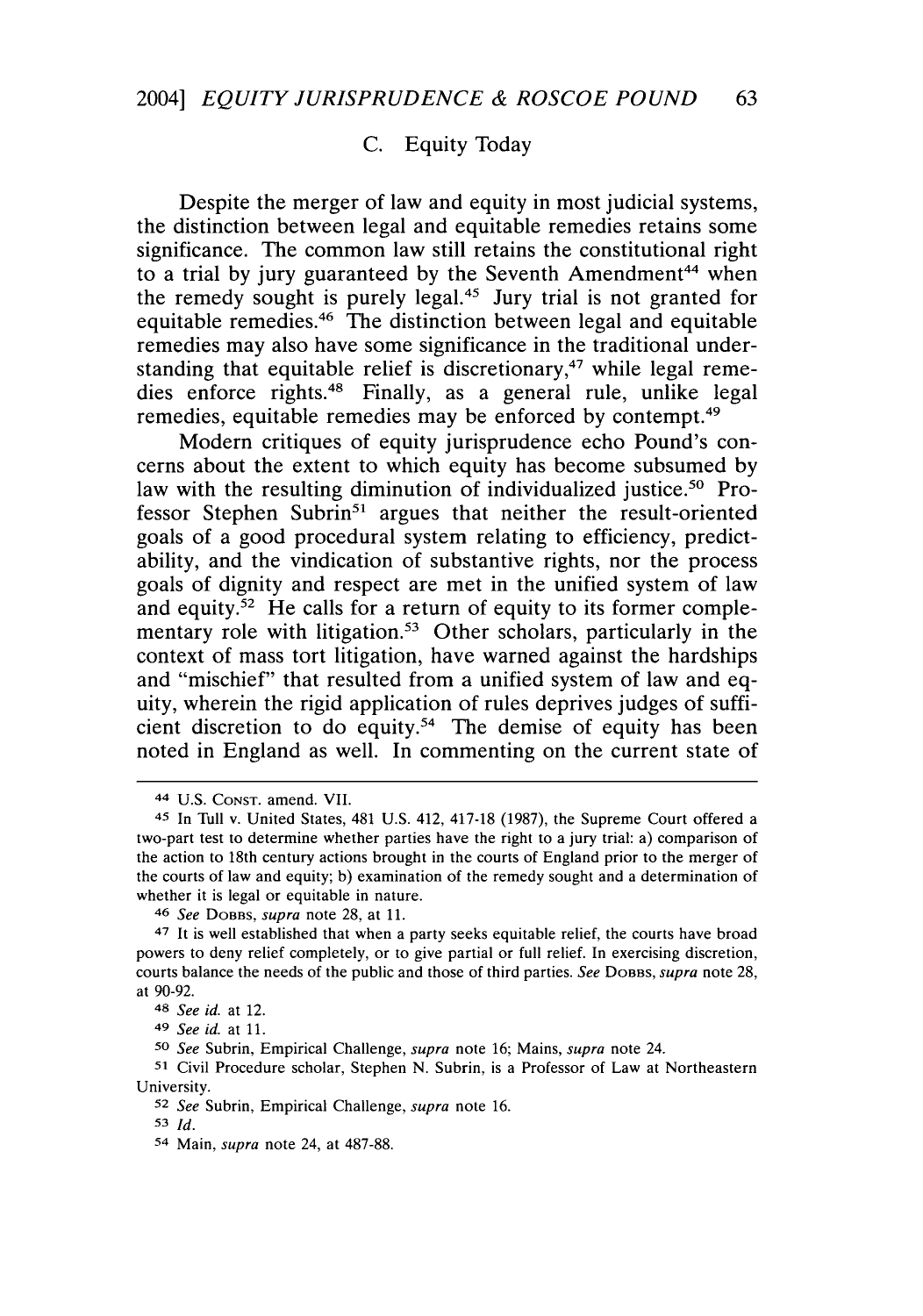### 64 *CARD OZO J. OF CONFLICT RESOLUTION* [Vol. 6:57

Chancery courts and equity, English legal historian Professor Baker has observed a paradoxical situation: "as the equity of the Chancery has hardened into law, so the law has been dissolving into something like abstract equity, with a consequent loss of clarity and certainty."<sup>55</sup>

## III. **MEDIATION, EQUITY, AND** THE **PROMISE OF** INDIVIDUALIZED **JUSTICE**

The traditional understanding of mediation that focuses on its relational aspects is expressed in Professor Lon Fuller's<sup>56</sup> description of mediation's "capacity to reorient the parties towards each other, not by imposing rules on them, but by helping them to achieve a new and shared perception of their relationship, a perception that will redirect their attitudes and dispositions toward one another."<sup>57</sup> Since the publication of Fuller's article over thirtyone years ago, the practice of mediation<sup>58</sup> has evolved to accommodate a diverse range of mediator and party expectations,<sup>59</sup> which are highly dependent on context.<sup>60</sup> Mediation discourse today focuses on many values, from empowerment to efficiency, while the relational story is less prominent.

There are historic parallels between mediation and equity that are relevant in shaping our present ideas about justice. Mediation, like equity, was conceived of as justice without law.<sup>61</sup> Mediation

*<sup>55</sup>* Baker, *supra* note 22, at 115.

**<sup>56</sup>** Lon Fuller is one of the most influential American scholars in the fields of contracts, legal theory and legal philosophy. As a legal process theorist, Fuller crafted a unique jurisprudence of procedural natural law and is considered one of the most significant jurisprudential thinkers in the field of ADR. *See generally,* James Boyle, *Legal Realism and the Social Contract: Fuller's Public Jurisprudence of Form, Private Jurisprudence of Substance,* 78 CORNELL L. REV. 371 (1993).

**<sup>57</sup>**Lon Fuller, *Mediation: Its Forms and Functions,* 44 **S. CAL.** L. REV. 305, 325 (1971). **58** I refer here to North American-style mediation that is frequently perceived as rightsbased and rule-bound. *See* John D. Feerick, *The Peace-Making Role of a Mediator,* 2003 OHIO **ST. J. ON** Disp. RES. 229 (2003) (discussing a conversation with a South African mediator about his perception of American-style mediation).

**<sup>59</sup>** I refer here to the enormous literature generated around Professor Leonard Riskin's evaluative-facilitative grid, describing mediator behaviors that was first published in 1996 in the Harvard Negotiation Law Review, and most recently revisited and modified by Professor Riskin in *Decision Making in Mediation: The New* Old *Grid and the New Grid System,* 79 **NOTRE DAME** L. REV. 1 (2003).

**<sup>60</sup>** For example, whether disputes are legal or non-legal, and where mediation occurs in court or out of court.

**<sup>61</sup>** *See* **JEROLD S.** AUERBACK, **JUSTICE** WITHOUT LAW 117-19 (1983).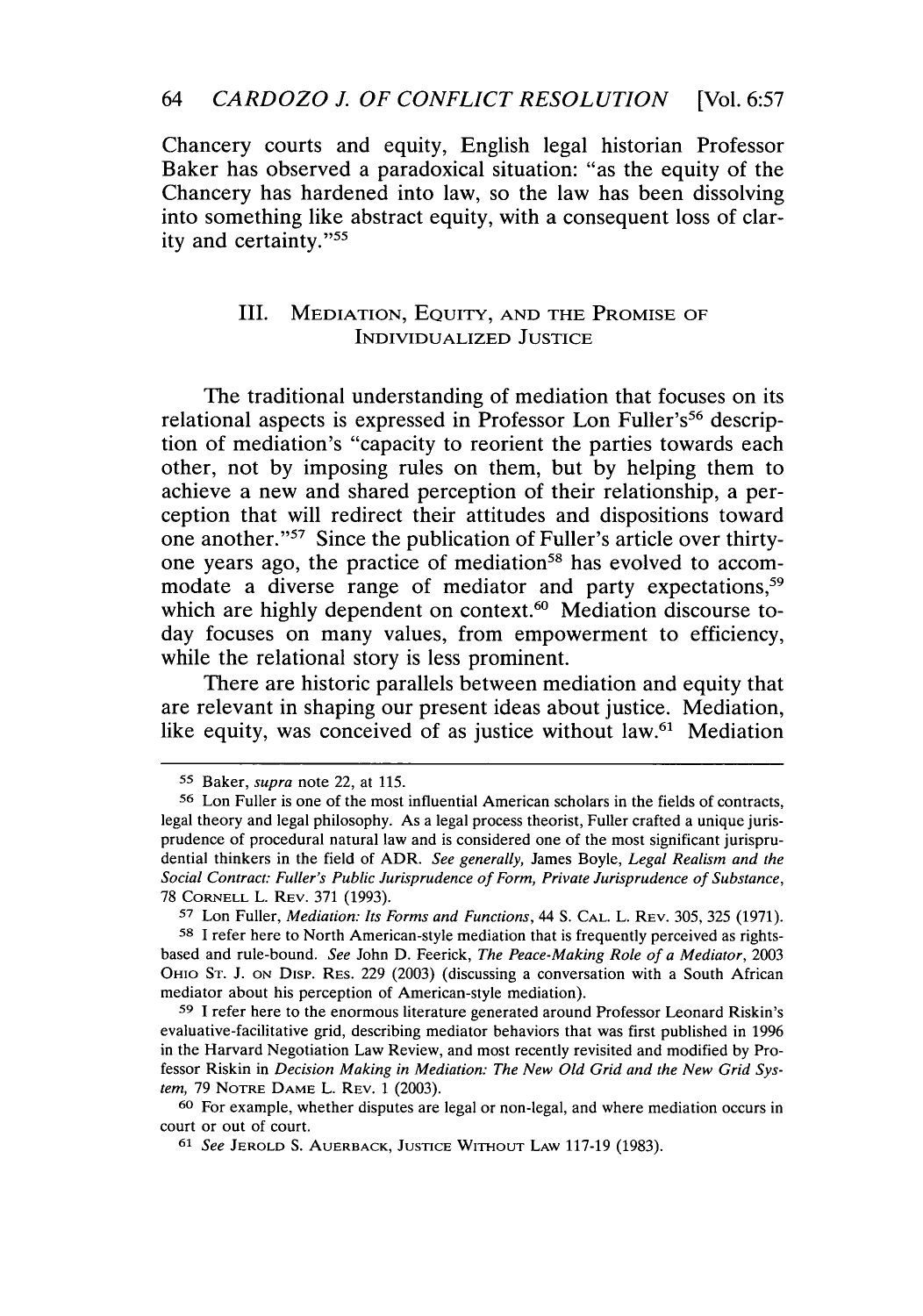also offers the possibility of individualized justice, which may be in tension with strict legal justice.<sup> $62$ </sup> Just as equity moderated the rigidity of the common law **by** integrating fairness and moral values into the judicial process,<sup>63</sup> mediation offers fair alternatives to legal values and judicial decision-making.<sup>64</sup> Though scholars may disagree on the meaning of fairness in mediation,<sup>65</sup> substantive and procedural fairness remain its primary and enduring values. 66 Numerous professional codes require mediators to insure that agreements are fair according to prevailing social standards.<sup>67</sup> Scholars have suggested ways of promoting fairness in mediation,<sup>68</sup> and parties participating in mediation express satisfaction with such fairness in the process. Finally, just as equity offered relief from harsh pleading and procedural rules that operated to deny disputants **jus**tice in the common law courts, mediation offers relief from the rigidity of a rules-bound justice system. It provides opportunities for individualized justice through the exercise of party self-determination<sup>69</sup> and the expression of dignitary values.<sup>70</sup> While we may differ on the extent to which self-determination is over-valued and the extent to which procedural justice is undervalued in current versions of court mediation practice, these principles nonetheless support a framework for the realization of individualized justice in mediation.

**<sup>62</sup>** *See* Jacqueline M. Nolan-Haley, *Court Mediation and the Search for Justice Through Law,* 74 **WASH. U. L.Q.** 47, **63 (1996)** [hereinafter *"Court Mediation"].*

**<sup>63</sup>** *See* Main, *supra* note 24, at 430.

**<sup>64</sup>** In some cases, the possibility of seeking justice through mediation is a more attractive option than adjudication. *See, e.g.,* Jonathan M. Hyman and Lela P. Love, *If Portia Were a Mediator: An Inquiry into Justice in Mediation,* **9 CLINICAL** L. **REV. 157, 177** (2002).

**<sup>65</sup>***Compare* the views of Professor Frank Sander, Introduction, **13** OHIO **ST. J. ON** DisP. **RESOL. 791, 792 (1998)** *with* Professor Joseph B. Stulberg, *Fairness and Mediation,* **13** OHIO **ST. J. ON** DisP. **RESOL. 909 (1998).**

**<sup>66</sup>** *See* Stulberg, *supra* note **65.**

**<sup>67</sup>***See* Ellen **A.** Waldman, *Identifying the Role of Social Norms in Mediation: A Multiple Model Approach,* 48 **HASTINGS** L. **J. 703, 764-67 (1997).**

**<sup>68</sup>** *See, e.g.,* Craig **A.** McEwen, Nancy H. Rodgers and Richard **J.** Maiman, *Bring in the Lawyers: Challenging the Dominant Approaches to Ensuring Fairness in Divorce Mediation,* **79 MINN.** L. **REV. 1317 (1995).**

**<sup>69</sup>** In Fuller's view, mediation gave parties an opportunity to create their own norms, rather than follow existing ones. Boyle, *supra* note **56,** at **308.**

*<sup>70</sup> See* Nancy Welsh, *Disputants' Decision Control in Court-Connected Mediation: A Hollow Promise Without Procedural Justice* [hereinafter *"Disputants' Decision Control"],* 2002 **J.** Disp. **RESOL. 179, 180** (discussing empirical research on procedural justice).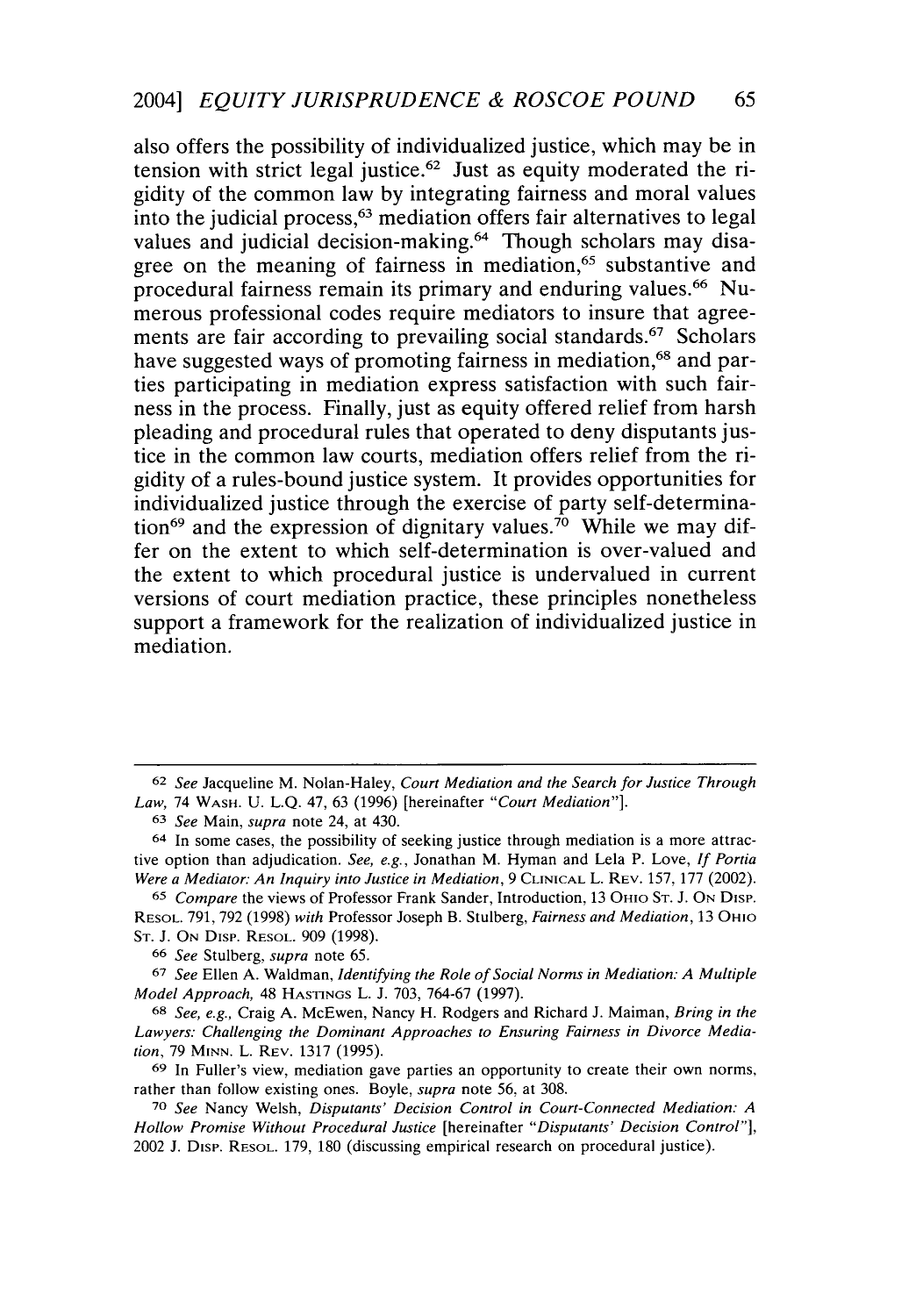#### **A.** De-Facto Merger of Law and Mediation

The institutionalization of mediation in courts<sup> $71$ </sup> and federal agencies <sup>72</sup>**is** taken for granted today. **The** wholesale integration of mediation into our civil procedure points toward a de-facto merger of law and mediation. While less formal than the official merger of law and equity, it is nonetheless real. Perhaps more than any other ADR process, mediation has easily blended into the civil justice system and is greatly accepted. In a recent symposium, Professor Stephen Subrin acknowledged that mediation is "a major portion of the new era of civil procedure" and, as a former ADR skeptic, cautiously endorsed this development. $73$ 

The de-facto merger of mediation and law has altered the way individualized justice is delivered and perceived. Professor John Lande<sup>74</sup> has appropriately described the contemporary legal landscape as a "liti-mediation" environment where it has become accepted practice that "mediation is the normal way to end litigation."<sup>75</sup> Parties participate in court mediation programs with pre-mediation consultations, document and brief submissions,<sup>76</sup> and telephonic appearances.<sup>77</sup> The number of federal trials has been greatly reduced<sup>78</sup> and, at the same time, the role of judge as

**<sup>73</sup>**Subrin, *supra* note 43, at 198.

74 Professor John Lande, a dispute resolution scholar, teaches at the University of Missouri - Columbia, where he directs the LL.M. Program in Dispute Resolution.

**<sup>75</sup>**John Lande, *How Will Lawyering and Mediation Practices Transform Each Other?,* 24 FLA. **ST.** U. L. REV. 839, 841 (1997).

**76** Some judges request mediation "briefs" in which parties are requested to advance their major arguments. *See* Edward Brunet, *Judicial Mediation and Signaling,* 3 **NEVADA** L. J. 232, 235 (2002/2003).

**<sup>77</sup>***See* Daniel Wise, *In Test, Lawyers May 'Appear' By Telephone,* **NAT'L** L. **J.,** Feb. 2, 2004 at 17, col. 4 (reporting about a newly instituted practice in New York where judges and mediators allow attorneys to make certain types of court appearances by telephone). *See also* Bay Area Luxury Homes/Stevick I, LLC v. Lee, 2003 WL 22664648 (Cal. App., Nov., 2003) (holding telephonic appearance at pre-litigation mediation session permitted) *(discussed in* ABA Disp. RESOL. MAG., Winter 2004 at 29).

**78** *See* Marc Galanter, *The Vanishing Trial: An Examination of Trials and Related Matters in Federal and State Court,* American Bar Association (2003), *available at* http://www. abanet.org/litigation/litnews/taskforce/cji/nosearch/galanter.zip (last visited Mar. 22, 2004).

**<sup>71</sup>** *See, e.g.,* The Alternative Dispute Resolution Act of 1998, 28 U.S.C. §§ 651-58, 652(a), requires federal district courts to provide litigants with access to at least one ADR process.

**<sup>72</sup>** *See* Jeffrey M. Senger, *Turning the Ship of State,* 2000 J. Disv. RESOL. 79; Daniel Marcus & Jeffrey M. Senger, *ADR and the Federal Government. Not Such Strange Bedfellows After All,* 66 Mo. L. REV. 709 (2001).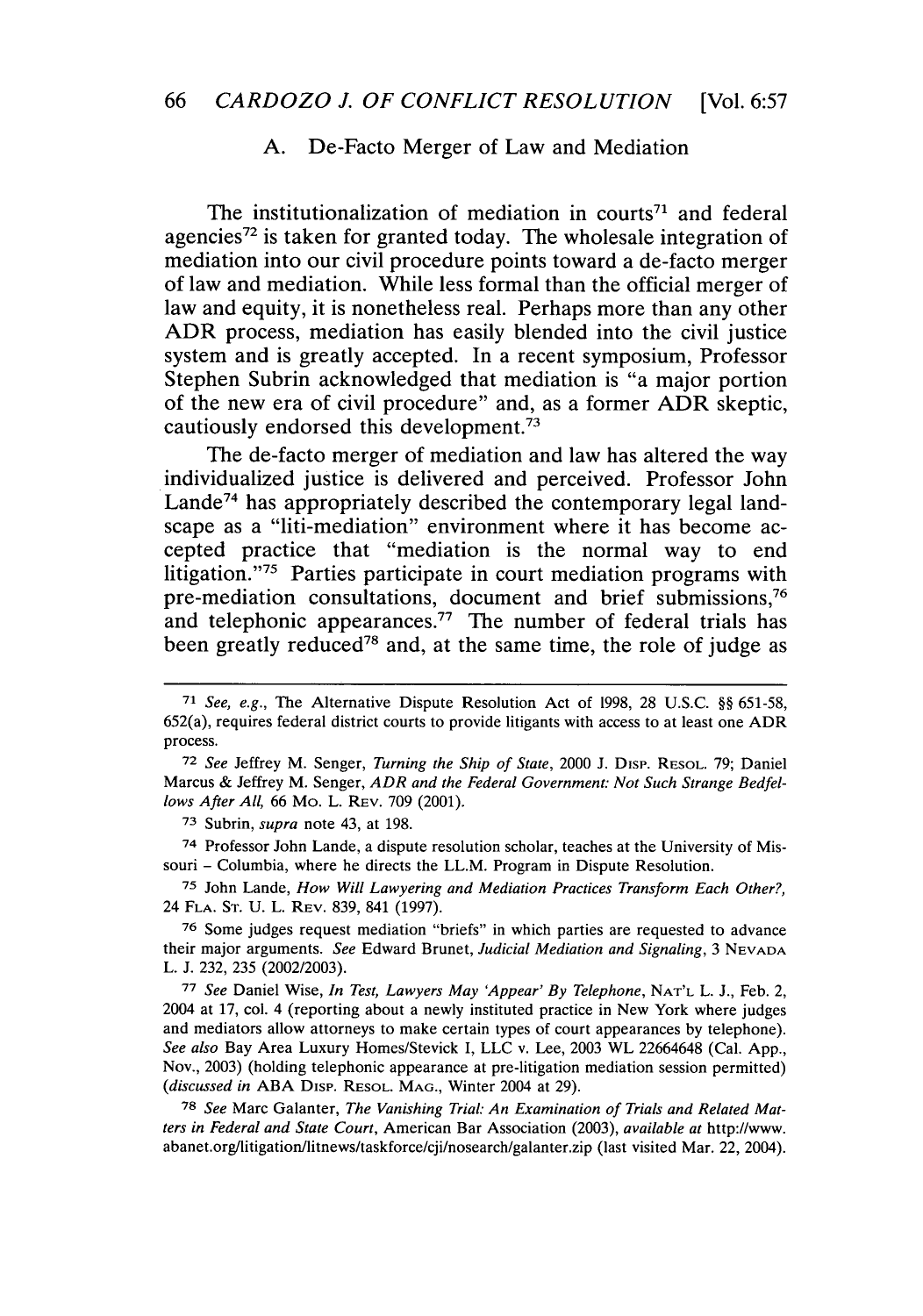mediator is growing.79 Thus, the de-facto merger of law and mediation presents a paradoxical situation that is aptly described by Professor Subrin, who observed that "[a]t the same time that mediation begins to look more like adjudication in its attention to law application, judges, who eschew the actual trial of cases, have become more like mediators."<sup>80</sup> While it is not clear that mediation is the reason for this shift in judicial gears, the omnipresence of mediation in court certainly has something to do with it.<sup>81</sup>

#### B. Is This the Decadence of Mediation?

The profile of mediation that emerges from what I have described as the de-facto merger of law and mediation in the formal legal system is a departure from the traditional understanding of mediation as a relational process.<sup>82</sup> This departure diminishes the potential for achieving individualized justice in mediation and it prompts me to reformulate Pound's provocative question about equity: Are we headed towards the decadence of mediation?

Mediation is both more public and more private than we have really acknowledged. Parties are theoretically empowered to fashion their own justice. Of course, such empowerment has always been the case with the traditional practice of pre-trial negotiation settlement efforts by attorneys, but the pre-trial settlement culture worked voluntarily. Large-scale mandated civil case mediation is a whole new ball game played in private, but on very public playing fields - the courts. In the words of one critic, it is a "new and largely unregulated industry that operates, by design, behind closed doors."83

Consider what is happening behind closed doors. Despite the prevalence of "good" mediation practice, there is considerable

**<sup>79</sup>***See* Brunet, *supra* note 76. If Owen Fiss was right that "adjudication is the social process by which judges give meaning to our public values," *(see* Owen M. Fiss, *The Supreme Court 1978 Term, Forward: The Forms of Justice,* 93 HARV. L. REV. 1, 2 (1979)), then under a de-facto merger of law and mediation, judicial mediation may well become the process by which judges also give meaning to private values. What does this do to the notion of individualized justice?

**<sup>80</sup>** Subrin, *supra* note 43, at 228.

*<sup>81</sup> See id.* at 223. *But see* James E. McGuire and Frank E. A. Sander. *Some Questions About "The Vanishing Trial,"* ABA Disp. RESOL. MAG., Winter 2004, 17, 18. "ADR may deserve both credit and blame for this phenomenon." *Id.* at 17.

<sup>82</sup> *See* Fuller, *supra* note *56.*

<sup>83</sup> Deborah R. Hensler, *Our Courts, Ourselves: How the Alternative Dispute Resolution Movement Is Re-Shaping Our Legal System,* 108 PENN ST. L. REV. 165, 187 (2003).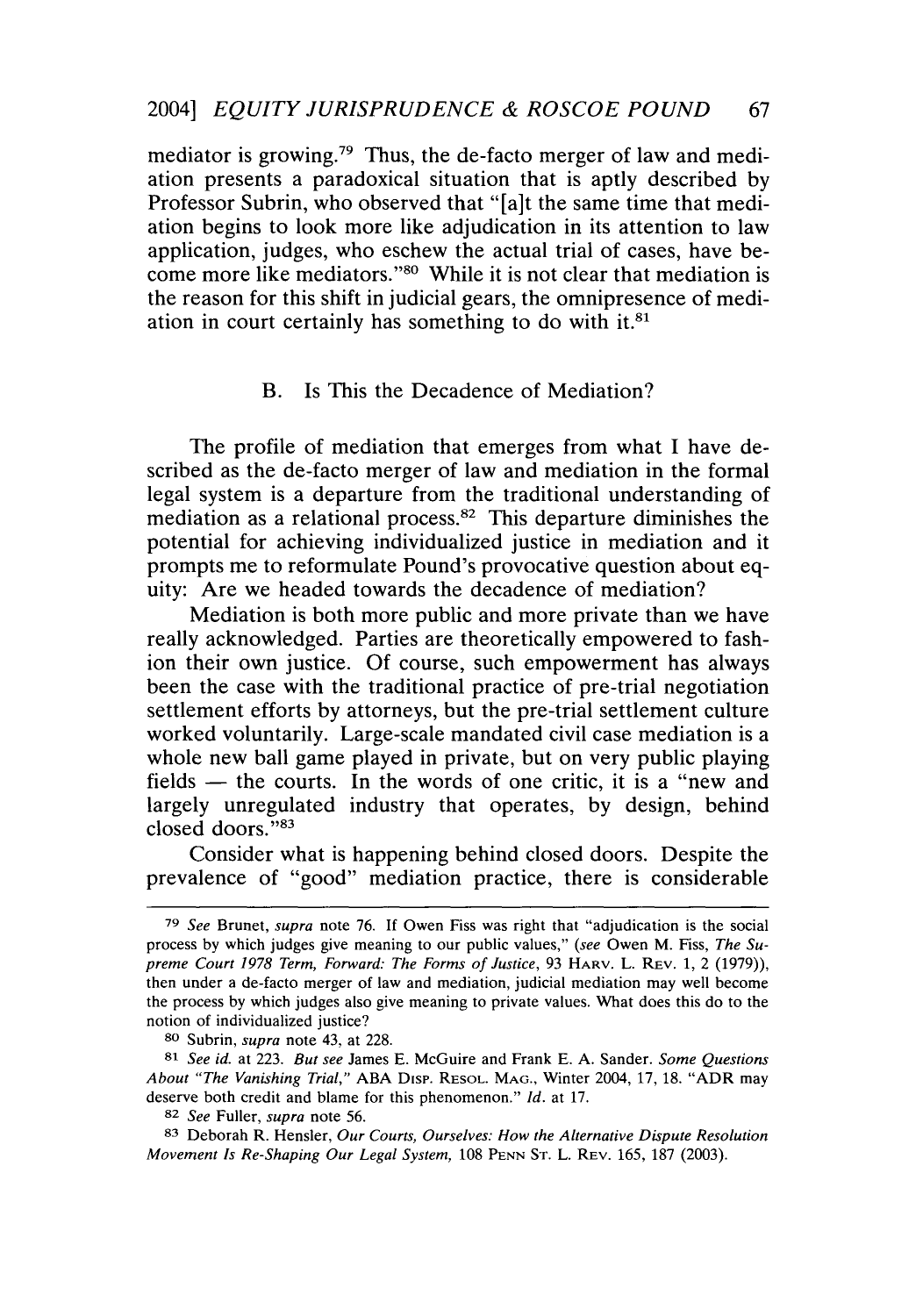room for improvement in programs where the pressures to settle in mediation are sufficiently strong that parties never get to the public forum of a courtroom, $84$  especially in cases where the accountability of neutrals is questionable or where ethical conduct is suspect. Reports of coercion, threats, strong-arming, and other abusive behaviors by mediators and attorneys<sup>85</sup> suggest that the privacy of mediation has created space for behaviors that would hardly be tolerated in public courtrooms.86

One response to these behaviors is legislation that requires parties and their attorneys to act in good faith in mediation. $87$  Such legislative intervention into mediation practice has generated a deluge of bad faith litigation<sup>88</sup> to weed out the bad apples. This is a complicated project however, because of the strong, almost sacred, protection for mediation confidentiality.<sup>89</sup>

How do we assess legislative efforts to make mediation fair? Pound would probably suggest that the very need to engage in such an assessment could be a sign of the decadence of mediation. In his equity essay, citing an example of the unconscionable beneficiaries who were allowed to use equitable principles to do injustice until the legislature intervened, Pound commented: "When a statute is necessary to make equity do equity and to prevent its doctrines from working wrong and oppression, we may well speak of decadence in this connection."<sup>90</sup> While we might not go so far as Pound, perhaps we could say with some assurance that when legis-

<sup>84</sup> This situation exists with programs that impose financial penalties if the trial outcome does not exceed the proposed mediation settlement by a certain amount. Craig A. McEwen and Laura Williams, *Legal Policy and Access to Justice Through Courts and Mediation,* 13 OHIO **ST.** J. **ON** Disp. RESOL. 865, 874 (1998) (discussing Michigan's mediation statutes).

**<sup>85</sup>***See* James Alfini, *Trashing, Bashing, and Hashing It Out: Is This the End of "Good Mediation"?,* 19 **FLA. ST.** U. L. REV. 47 (1991).

**<sup>86</sup>** *See, e.g.,* Vitakis-Valchine v. Valchine, 793 So.2d 1094 (2001); Allen v. Leal, 27 F. Supp.2d 945 (1998). *See also* cases discussed in Jacqueline Nolan-Haley, *Lawyers, Clients* and Mediation, 73 NOTRE DAME L. REV. 1369 (1998); Macfarlane, *supra* note 14, at 275 (discussing similar concerns in Canada).

**<sup>87</sup>** *See* John Lande, *Using Dispute System Design Methods to Promote Good-Faith Participation in Court-Connected Mediation Programs, 50 UCLA L. REV. 69 (2002).* 

**<sup>88</sup>***See* Roger L. Carter, *Oh, Ye of Little [Good] Faith,* 2002 J. Disp. RESOL. 367, 368 (summarizing good- faith literature into the pro-sanctions, anti-sanctions and moderates).

**<sup>89</sup>** *See* Maureen Weston, *Confidentiality's Constitutionality: The Incursion on Judicial Powers to Regulate Party Conduct in Court-Connected Mediation,* 8 HARV. **NEGOT.** L. REV. 29, 30-34. *See also* Peter Robinson, *Centuries of Contract Common Law Can't Be All Wrong: Why the UMA's Exception to Mediation Confidentiality in Enforcement Proceedings Should be Embraced and Broadened,* 2003 J. Disp. RESOL. 135, 162-63.

**<sup>90</sup>** Pound, *supra* note 2, at 27.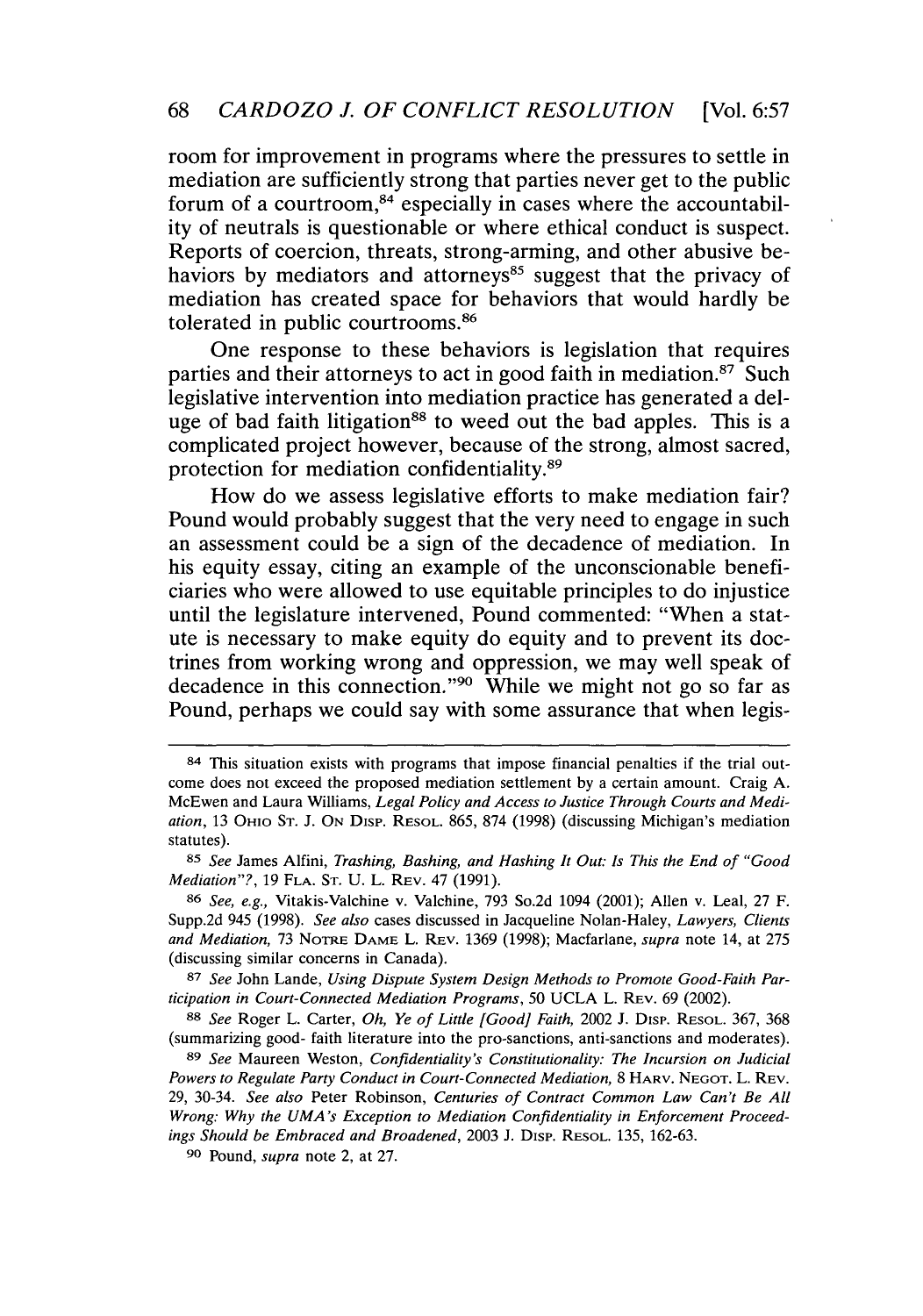latures are required to intervene for mediation to be fair, such intervention is a sign that some mediation practitioners have missed the point.<sup>91</sup>

**A** second aspect of mediation "decadence" relates to the uniqueness of mediation as a dispute resolution process. Mediation offers a distinctive conception of justice that is, like equity, the face of mercy.92 As a process, it has the capacity to acknowledge the emotional, psychological, and spiritual needs of parties, including the need to reconcile, to forgive, and to be forgiven. This aspect of individualized justice is in danger of being lost as mediation becomes a predominantly rule-bound process so blended in the legal system that its relational underpinnings evaporate.<sup>93</sup> With the demise of the relational emphasis in mediation, apology<sup>94</sup> and forgiveness become merely perfunctory actions. As scholars have argued in other settings, the possibility of apology and reconciliation are "cheap grace" without relational understandings.<sup>95</sup>

**My** final "decadence" inquiry looks to the past. Historically, there have been costs associated with blending mercy and justice, not the least of which is that something tends to be lost in the process. In the case of equity, the fair and "equitable" became consumed **by** rules. In the case of mediation, the fair and relational are consumed **by** rules and **by** an instrumentalist conception that views mediation simply as an efficient tool in the administration of

94 A developing literature explores the rich potential of the use of apology in mediation. *See, e.g.,* Donna L. Pavlick, *Apology and Mediation: The Horse and Carriage of the Twenty-First Century,* 18 OHIO **ST. J. ON** Disp. RESOL. 829 (2003); Jonathan R. Cohen, *Legislating Apology: The Pros and Cons,* 70 U. **CIN.** L. REV. 819 (2002); Erin Ann O'Hara and Douglas Yarn, *On Apology and Consilence,* 77 WASH. L. REV. 1121 (2002); Deborah L. Levi, *The Role of Apology in Mediation,* 72 N.Y.U. L. REV. 1165 (1997); *see also,* Jennifer Gerarda Brown, *The Role of Apology in Negotiation,* 87 MARO. L. REV. 665 (2004).

*95 See* Nancy Berlinger, *Avoiding Cheap Grace: Medical Harm, Patient Safety, and the Culture(s) of Forgiveness,* 6 **HASTINGS CENTER** REP. 33, No. 6 (2003) 28, 29. Berlinger borrows the term "cheap grace" from Christian theologian Dietrich Bonhoeffer to construct a relational understanding of forgiveness in the medical context. She refers to the relational character of forgiveness as "the actions that various actors undertake in relation to one another so forgiveness can take place." This stands in contrast to a "cheap grace," non-relational approach "that in formulating forgiveness as automatic, either acknowledges no role for the injured person as agent of forgiveness, or assumes that this person should offer forgiveness in the absence of disclosure, apology, accountability, compensation, or other goods that we might place under the principles of justice." *Id.* at 29.

**<sup>91</sup>** *See* Lande, *supra* note 87.

**<sup>92</sup>** *See* Nolan-Haley, *Court Mediation, supra* note 62, at 84-85 (discussing the equitable perspective in mediation).

**<sup>93</sup>** *See* Thomas **0.** Main, *"An Overwhelming Question" About Non-Formal Procedure, 3* **NEVADA** LAW J. 388, 390 (Winter 2002/2003) (stating that "alternative methods have begun to ossify and formalize in a manner reminiscent of their traditional antecedents."). *Id.*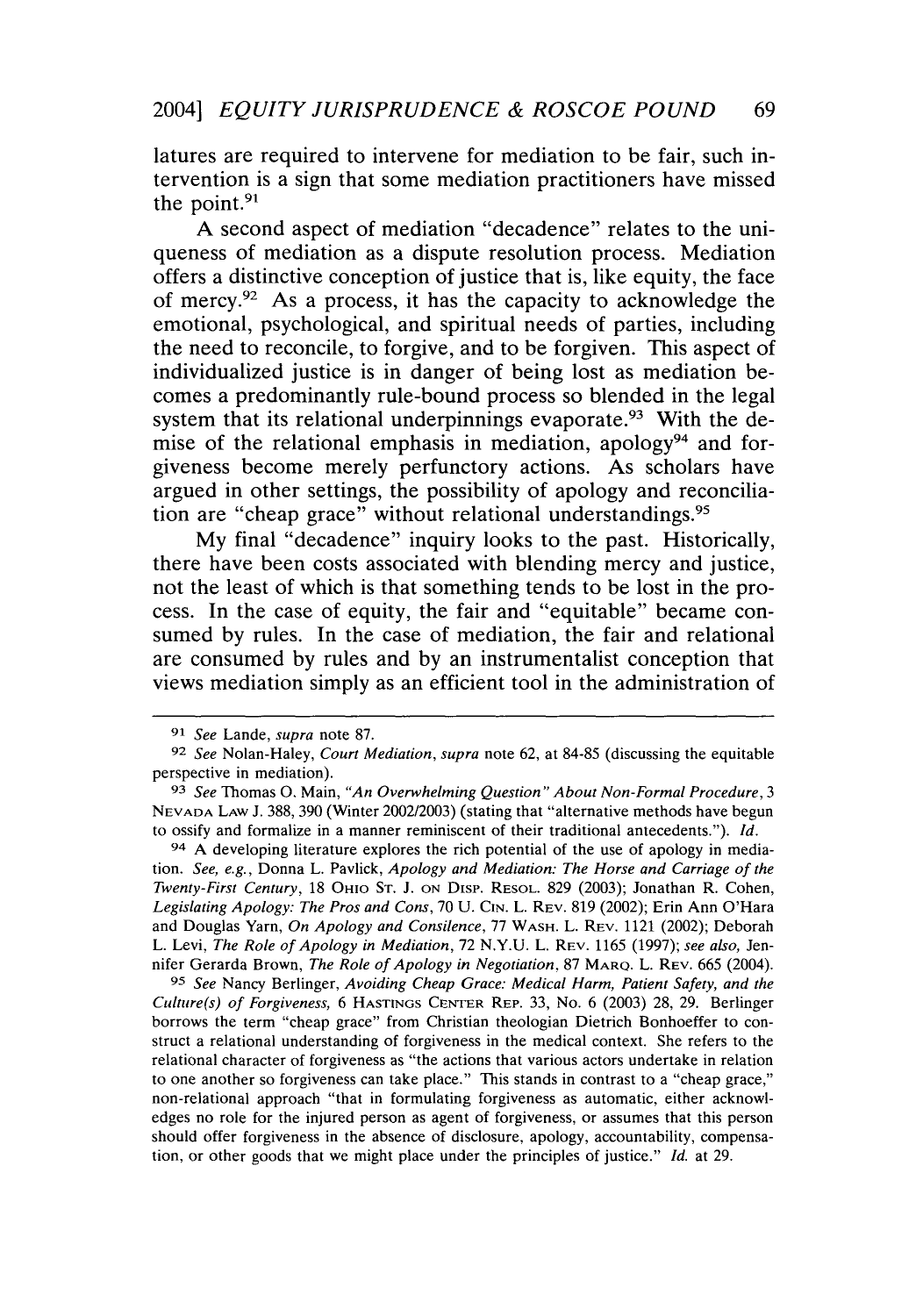justice, devoid of the intrinsic values that brought it to court in the first place.<sup>96</sup>

### IV. **CONCLUSION**

Lessons from equity's merger with law are out there for the taking. If court-connected mediation is to offer alternatives to traditional rule-bound justice, it must return to its complementary role to litigation and adjudication. This is easier said than done. Mediation is so deeply entangled in the justice system that it is difficult to categorize it as a distinct entity. But that is precisely what we need to do to recapture mediation's potential for individualized justice as a real alternative to rules-bound justice.

As a way to engage the rehabilitation process, I offer a few suggestions for which I make no claim to originality. First, we should be careful about labeling court-connected dispute resolution processes. When magistrates and judges conduct settlement conferences, and where heavy-handed evaluation takes place, we should hesitate before giving such processes the label "mediation." Second, the increasingly coercive nature of evaluative mediation needs to be monitored with efforts to develop safeguards for reducing and preventing it. $97$  Finally, the dignity values associated with procedural justice should always be part of court-connected mediation. 98 In this regard, we need to pay more attention to how we train lawyers who represent parties in mediation, emphasizing the importance of honoring the principle of informed consent<sup>99</sup> and the legitimacy of client voice.<sup>100</sup> Returning mediation to its com-

**98** *See* Welsh, *Disputants' Decision Control, supra* note 70, at 838-58 (listing suggestions for ways in which procedural justice values should be incorporated into court mediation).

**<sup>96</sup>** Recent discussions on the possibilities of restorative justice and healing through mediation are hopeful signs. *See* Symposium at Hamline Law School, *Intentional Conversations about Restorative Justice, Mediation on and the Practice of Law, Nov. 1-2 (2003).* Symposium bibliography available at http://www.hamline.edu/law/adr/symposium/2003- Symposium\_BIBLIOGRAPHY.pdf (last visited Nov. 24, 2004).

**<sup>97</sup>** *See* Nolan-Haley, *Court Mediation, supra* note 62; Nancy Welsh, *The Thinning Version of Self-Determination in Court-Connected Mediation: The Inevitable Price of Institutionalization?,* 6 HARV. NEGOT. L. REV. 1, 788-92 (2000).

**<sup>99</sup>** I have explored this issue more fully in an earlier article. *See* Jacqueline M. Nolan-Haley, *Informed Consent in Mediation: A Guiding Principle for Truly Educated Decisionmaking,* 74 NOTRE **DAME** L. REV. 775 (1999).

*<sup>100</sup> See* Nolan-Haley, *supra* note 86, at 1369. While recent scholarship demonstrates the value that lawyers can add to negotiation and mediation, *e.g.,* Chris Guthrie, *Panacea or Pandora's Box?: The Costs of Options in Negotiation, 88 Iowa L. Rev. 601 (2003), Jean* Sternlight, *Lawyers' Representation of Clients in Mediation: Using Economics and Psychol-*